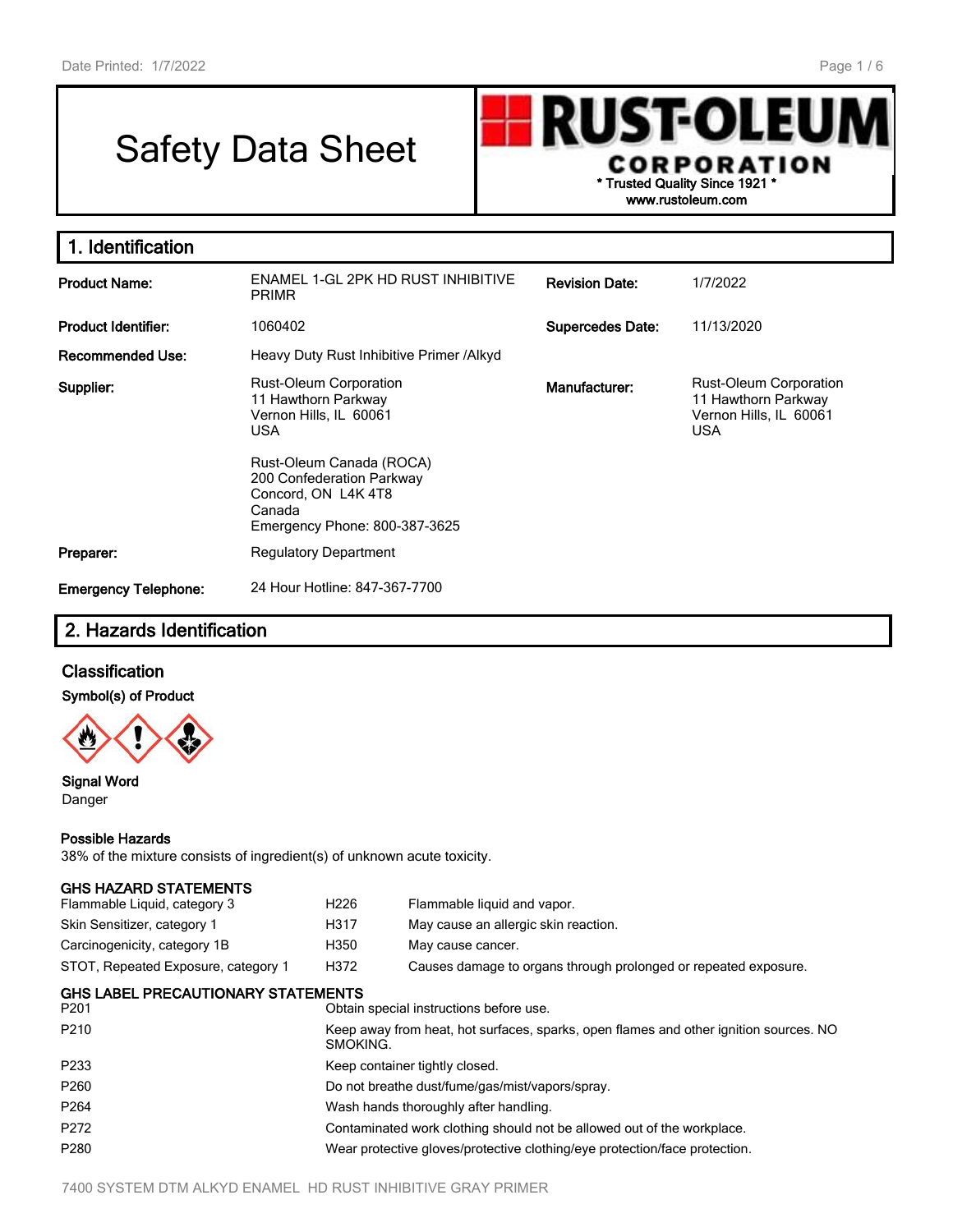| Date Printed: 1/7/2022                          | Page $2/6$                                                                                               |
|-------------------------------------------------|----------------------------------------------------------------------------------------------------------|
| P314                                            | Get medical advice/attention if you feel unwell.                                                         |
| P321                                            | For specific treatment see label.                                                                        |
| P405                                            | Store locked up.                                                                                         |
| P501                                            | Dispose of contents/container in accordance with local, regional and national regulations.               |
| P302+P352                                       | IF ON SKIN: Wash with plenty of soap and water.                                                          |
| P303+P361+P353                                  | IF ON SKIN (or hair): Take off immediately all contaminated clothing. Rinse skin with water/<br>shower.  |
| P308+P313                                       | IF exposed or concerned: Get medical advice/attention.                                                   |
| P333+P313                                       | If skin irritation or rash occurs: Get medical advice/attention.                                         |
| P370+P378                                       | In case of fire: Use alcohol film forming foam, carbon dioxide, dry chemical, dry sand to<br>extinguish. |
| P403+P235                                       | Store in a well-ventilated place. Keep cool.                                                             |
| <b>GHS SDS PRECAUTIONARY STATEMENTS</b><br>P240 | Ground/bond container and receiving equipment.                                                           |
| P <sub>241</sub>                                | Use explosion-proof electrical/ventilating/lighting/equipment.                                           |
| P242                                            | Use only non-sparking tools.                                                                             |
| P <sub>243</sub>                                | Take precautionary measures against static discharge.                                                    |
| P <sub>270</sub>                                | Do not eat, drink or smoke when using this product.                                                      |
| P363                                            | Wash contaminated clothing before reuse.                                                                 |

# **3. Composition / Information on Ingredients**

#### **HAZARDOUS SUBSTANCES**

| <b>Chemical Name</b>                 | CAS-No.    | Wt.% | <b>GHS Symbols</b>          | <b>GHS Statements</b>                        |
|--------------------------------------|------------|------|-----------------------------|----------------------------------------------|
| Hydrous Magnesium Silicate           | 14807-96-6 | 22   | Not Available               | Not Available                                |
| <b>Hydrotreated Light Distillate</b> | 64742-47-8 | 13   | GHS08                       | H304                                         |
| <b>Mineral Spirits</b>               | 64742-88-7 | 9.2  | GHS08                       | H304-372                                     |
| Titanium Dioxide                     | 1317-80-2  | 3.5  | Not Available               | Not Available                                |
| <b>Titanium Dioxide</b>              | 13463-67-7 | 2.7  | Not Available               | Not Available                                |
| Zinc Phosphate                       | 7779-90-0  | 2.7  | Not Available               | Not Available                                |
| Zinc Oxide                           | 1314-13-2  | 1.3  | Not Available               | Not Available                                |
| Methyl Ethyl Ketoxime                | 96-29-7    | 0.2  | GHS05-GHS06-<br>GHS07-GHS08 | H302-312-315-317-318-331-336<br>-350-370-373 |
| Ethylbenzene                         | 100-41-4   | 0.2  | GHS02-GHS07-<br>GHS08       | H225-304-332-351-373                         |

# **4. First-Aid Measures**

**FIRST AID - EYE CONTACT:** Immediately flush eyes with plenty of water for at least 15 minutes holding eyelids open. Get medical attention. Do NOT allow rubbing of eyes or keeping eyes closed.

**FIRST AID - SKIN CONTACT:** Wash skin with soap and water. Remove contaminated clothing. Get medical attention if irritation develops or persists.

**FIRST AID - INHALATION:** Remove to fresh air. If not breathing, give artificial respiration. If breathing is difficult, give oxygen. Get immediate medical attention. Do NOT use mouth-to-mouth resuscitation. If you experience difficulty in breathing, leave the area to obtain fresh air. If continued difficulty is experienced, get medical assistance immediately.

**FIRST AID - INGESTION:** Aspiration hazard: Do not induce vomiting or give anything by mouth because this material can enter the lungs and cause severe lung damage. Get immediate medical attention. If swallowed, get medical attention.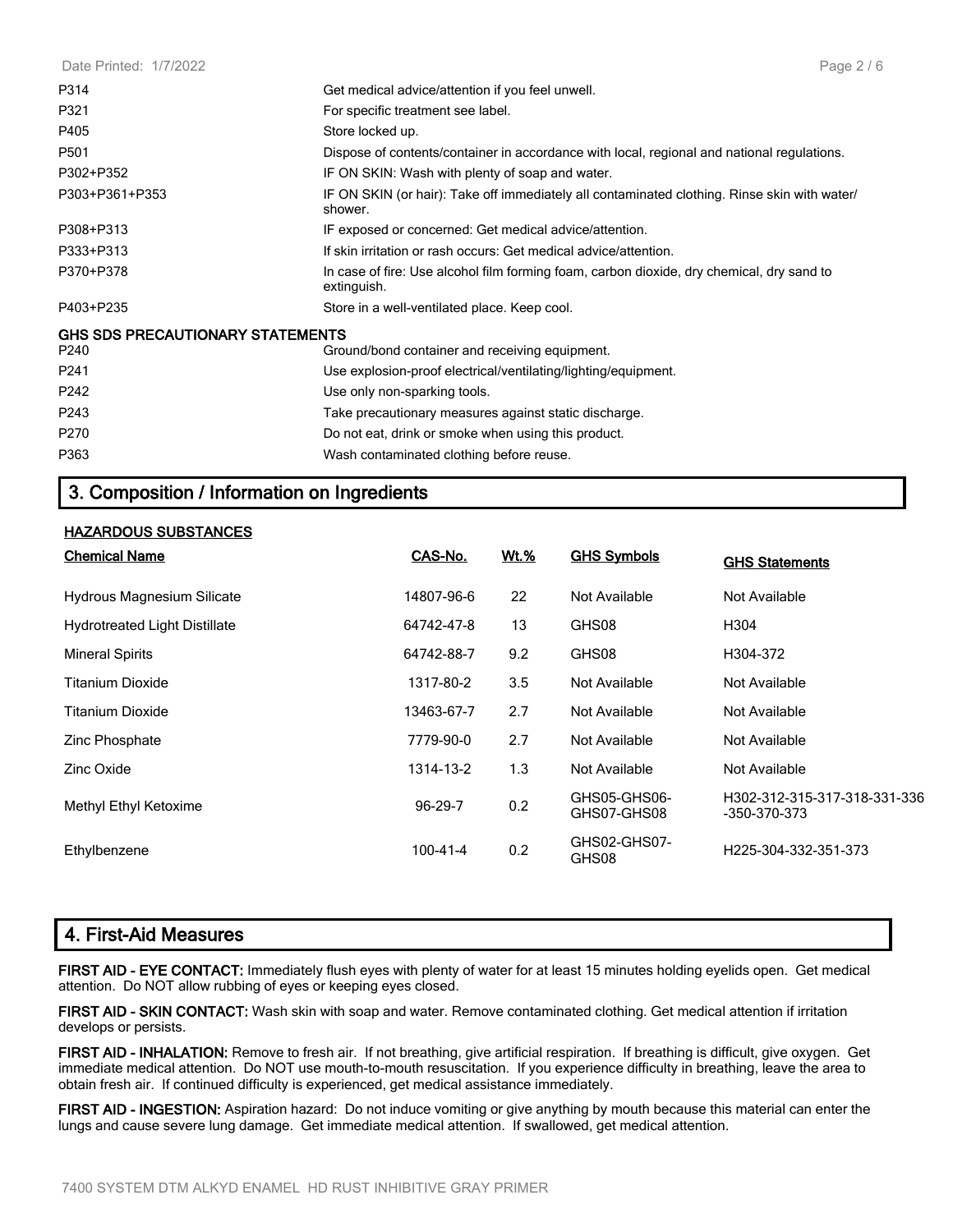## **5. Fire-Fighting Measures**

**EXTINGUISHING MEDIA:** Alcohol Film Forming Foam, Carbon Dioxide, Dry Chemical, Dry Sand, Water Fog

**UNUSUAL FIRE AND EXPLOSION HAZARDS:** Closed containers may explode when exposed to extreme heat due to buildup of steam. Vapors may form explosive mixtures with air. Vapors can travel to a source of ignition and flash back. Keep containers tightly closed. Isolate from heat, electrical equipment, sparks and open flame. No unusual fire or explosion hazards noted.

**SPECIAL FIREFIGHTING PROCEDURES:** Water may be used to cool closed containers to prevent pressure buildup and possible autoignition or explosion. Evacuate area and fight fire from a safe distance. Use water spray to keep fire-exposed containers cool. Containers may explode when heated.

**Special Fire and Explosion Hazard (Combustible Dust):** No Information

# **6. Accidental Release Measures**

**STEPS TO BE TAKEN IF MATERIAL IS RELEASED OR SPILLED:** Contain spilled liquid with sand or earth. DO NOT use combustible materials such as sawdust. Eliminate all ignition sources; use explosion-proof equipment. Place material in a container and dispose of according to local, provincial, state and federal regulations. Remove all sources of ignition, ventilate area and remove with inert absorbent and non-sparking tools. Dispose of according to local, state (provincial) and federal regulations. Do not incinerate closed containers. Ventilate area, isolate spilled material, and remove with inert absorbent. Dispose of contaminated absorbent, container, and unused contents in accordance with local, state, and federal regulations.

# **7. Handling and Storage**

**HANDLING:** Wash thoroughly after handling. Wash hands before eating. Remove contaminated clothing and launder before reuse. Use only with adequate ventilation. Follow all SDS and label precautions even after container is emptied because it may retain product residues. Avoid breathing fumes, vapors, or mist. Avoid contact with eyes, skin and clothing.

**STORAGE:** Keep containers tightly closed. Isolate from heat, electrical equipment, sparks and open flame. Do not store above 120°F (49°C). Store large quantities in buildings designed and protected for storage of NFPA Class II combustible liquids. Keep away from heat, sparks, flame and sources of ignition. Keep container closed when not in use. Avoid excess heat. Product should be stored in tightly sealed containers and protected from heat, moisture, and foreign materials. Store in a dry, well ventilated place. Keep container tightly closed when not in use.

**Advice on Safe Handling of Combustible Dust:** No Information

## **8. Exposure Controls / Personal Protection**

| <b>Chemical Name</b>                 | CAS-No.    | Weight %<br>Less Than | <b>ACGIH TLV-</b><br>TWA | <b>ACGIH TLV-</b><br><b>STEL</b> | <b>OSHA PEL-TWA</b> | <b>OSHA PEL-</b><br><b>CEILING</b> |
|--------------------------------------|------------|-----------------------|--------------------------|----------------------------------|---------------------|------------------------------------|
| Hydrous Magnesium Silicate           | 14807-96-6 | 25.0                  | $2 \text{ mg/m}$         | N.E.                             | N.E.                | N.E.                               |
| <b>Hydrotreated Light Distillate</b> | 64742-47-8 | 15.0                  | N.E.                     | N.E.                             | N.E.                | N.E.                               |
| <b>Mineral Spirits</b>               | 64742-88-7 | 10.0                  | N.E.                     | <b>N.E.</b>                      | N.E.                | <b>N.E.</b>                        |
| <b>Titanium Dioxide</b>              | 1317-80-2  | 5.0                   | N.E.                     | <b>N.E.</b>                      | N.E.                | N.E.                               |
| <b>Titanium Dioxide</b>              | 13463-67-7 | 5.0                   | $10 \text{ mg/m}$        | <b>N.E.</b>                      | $15 \text{ mg/m}$   | <b>N.E.</b>                        |
| Zinc Phosphate                       | 7779-90-0  | 5.0                   | N.E.                     | <b>N.E.</b>                      | N.E.                | <b>N.E.</b>                        |
| Zinc Oxide                           | 1314-13-2  | 5.0                   | $2 \text{ mg/m}$         | $10 \text{ mg/m}$                | $5 \text{ mg/m}$    | N.E.                               |
| Methyl Ethyl Ketoxime                | 96-29-7    | 1.0                   | $10$ ppm                 | N.E.                             | N.E.                | N.E.                               |
| Ethylbenzene                         | 100-41-4   | 1.0                   | 20 ppm                   | N.E.                             | $100$ ppm           | <b>N.E.</b>                        |

#### **PERSONAL PROTECTION**

**ENGINEERING CONTROLS:** Use process enclosures, local exhaust ventilation, or other engineering controls to control airborne levels below recommended exposure limits. Prevent build-up of vapors by opening all doors and windows to achieve cross-ventilation.

**RESPIRATORY PROTECTION:** A respiratory protection program that meets OSHA 1910.134 and ANSI Z88.2 requirements must be followed whenever workplace conditions warrant a respirator's use. A NIOSH/MSHA approved air purifying respirator with an organic vapor cartridge or canister may be permissible under certain circumstances where airborne concentrations are expected to exceed exposure limits.

Protection provided by air purifying respirators is limited. Use a positive pressure air supplied respirator if there is any potential for an uncontrolled release, exposure levels are not known, or in any other circumstances where air purifying respirators may not provide adequate protection.

**SKIN PROTECTION:** Use impervious gloves to prevent skin contact and absorption of this material through the skin.

**EYE PROTECTION:** Use safety eyewear designed to protect against splash of liquids.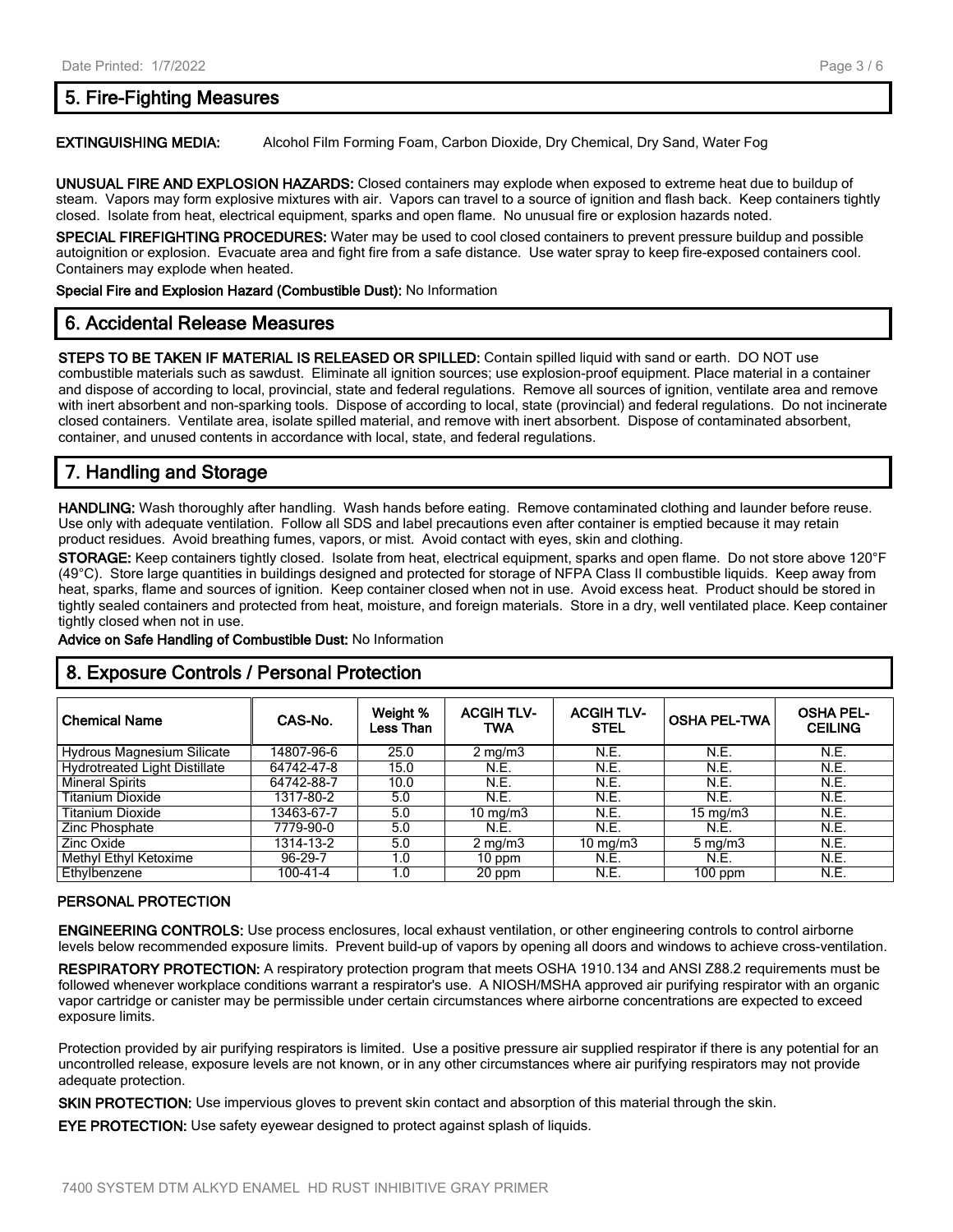**OTHER PROTECTIVE EQUIPMENT:** Refer to safety supervisor or industrial hygienist for further guidance regarding types of personal protective equipment and their applications. Refer to safety supervisor or industrial hygienist for further information regarding personal protective equipment and its application.

**HYGIENIC PRACTICES:** Wash thoroughly with soap and water before eating, drinking or smoking. Remove contaminated clothing immediately and launder before reuse.

**Engineering Measures for Combustible Dust:** No Information

## **9. Physical and Chemical Properties**

| Appearance:                 | Liguid                     | <b>Physical State:</b>            | Liquid      |
|-----------------------------|----------------------------|-----------------------------------|-------------|
| Odor:                       | Solvent Like               | <b>Odor Threshold:</b>            | N.E.        |
| <b>Specific Gravity:</b>    | 1.409                      | pH:                               | N.A.        |
| Freeze Point, °C:           | N.D.                       | Viscosity:                        | N.D.        |
| <b>Solubility in Water:</b> | Negligible                 | Partition Coefficient, n-octanol/ |             |
| Decomposition Temp., °C:    | N.D.                       | water:                            | N.D.        |
| Boiling Range, °C:          | 130 - 1.649                | Explosive Limits, vol%:           | $1.0 - 7.0$ |
| Flammability:               | <b>Supports Combustion</b> | Flash Point, °C:                  | 36          |
| <b>Evaporation Rate:</b>    | Slower than Ether          | Auto-Ignition Temp., °C:          | N.D.        |
| <b>Vapor Density:</b>       | Heavier than Air           | <b>Vapor Pressure:</b>            | N.D.        |
|                             |                            |                                   |             |

(See "Other information" Section for abbreviation legend)

# **10. Stability and Reactivity**

**Conditions to Avoid:** Avoid temperatures above 120°F (49°C). Avoid all possible sources of ignition.

**Incompatibility:** Incompatible with strong oxidizing agents, strong acids and strong alkalies.

**Hazardous Decomposition:** By open flame, carbon monoxide and carbon dioxide. When heated to decomposition, it emits acrid smoke and irritating fumes. Contains solvents which may form carbon monoxide, carbon dioxide, and formaldehyde.

**Hazardous Polymerization:** Will not occur under normal conditions.

**Stability:** This product is stable under normal storage conditions.

# **11. Toxicological Information**

**EFFECTS OF OVEREXPOSURE - EYE CONTACT:** Causes Serious Eye Irritation

**EFFECTS OF OVEREXPOSURE - SKIN CONTACT:** Prolonged or repeated skin contact may cause irritation. Causes skin irritation. Allergic reactions are possible.

**EFFECTS OF OVEREXPOSURE - INHALATION:** Harmful if inhaled. High gas, vapor, mist or dust concentrations may be harmful if inhaled. Avoid breathing fumes, spray, vapors, or mist. May cause headaches and dizziness. High vapor concentrations are irritating to the eyes, nose, throat and lungs. Prolonged or excessive inhalation may cause respiratory tract irritation. Constituents of this product include crystalline silica dust which ,if inhalable, can may cause silicosis, a form of progressive pulmonary fibrosis. Inhalable crystalline silica is listed by IARC as a group I carcinogen (lung) based on sufficient evidence in occupationally exposed humans and sufficient evidence in animals. Crystalline silica is also listed by the NTP as a known human carcinogen. Constituents may also contain asbestiform or non-asbestiform tremolite or other silicates as impurities, and above de minimus exposure to these impurities in inhalable form may be carcinogenic or cause other serious lung problems.

**EFFECTS OF OVEREXPOSURE - INGESTION:** Harmful if swallowed. Aspiration hazard if swallowed; can enter lungs and cause damage.

**EFFECTS OF OVEREXPOSURE - CHRONIC HAZARDS:** High concentrations may lead to central nervous system effects (drowsiness, dizziness, nausea, headaches, paralysis, and blurred vision) and/or damage. Reports have associated repeated and prolonged occupational overexposure to solvents with permanent brain and nervous system damage. IARC lists Ethylbenzene as a possible human carcinogen (group 2B). Contains Titanium Dioxide. Titanium Dioxide is listed as a Group 2B-"Possibly carcinogenic to humans" by IARC. No significant exposure to Titanium Dioxide is thought to occur during the use of products in which Titanium Dioxide is bound to other materials, such as in paints during brush application or drying. Risk of overexposure depends on duration and level of exposure to dust from repeated sanding of surfaces or spray mist and the actual concentration of Titanium Dioxide in the formula. (Ref: IARC Monograph, Vol. 93, 2010)

**PRIMARY ROUTE(S) OF ENTRY:** Eye Contact, Ingestion, Inhalation, Skin Absorption, Skin Contact

#### **ACUTE TOXICITY VALUES**

| CAS-No.    | <b>Chemical Name</b>          | Oral LD50       | <b>Dermal LD50</b> | <b>Vapor LC50</b> |
|------------|-------------------------------|-----------------|--------------------|-------------------|
| 14807-96-6 | Hydrous Magnesium Silicate    | 6000            | N.E.               | 30                |
| 64742-47-8 | Hydrotreated Light Distillate | >5000 mg/kg Rat | >2000 mg/kg Rabbit | >5000 mg/L Rat    |

7400 SYSTEM DTM ALKYD ENAMEL HD RUST INHIBITIVE GRAY PRIMER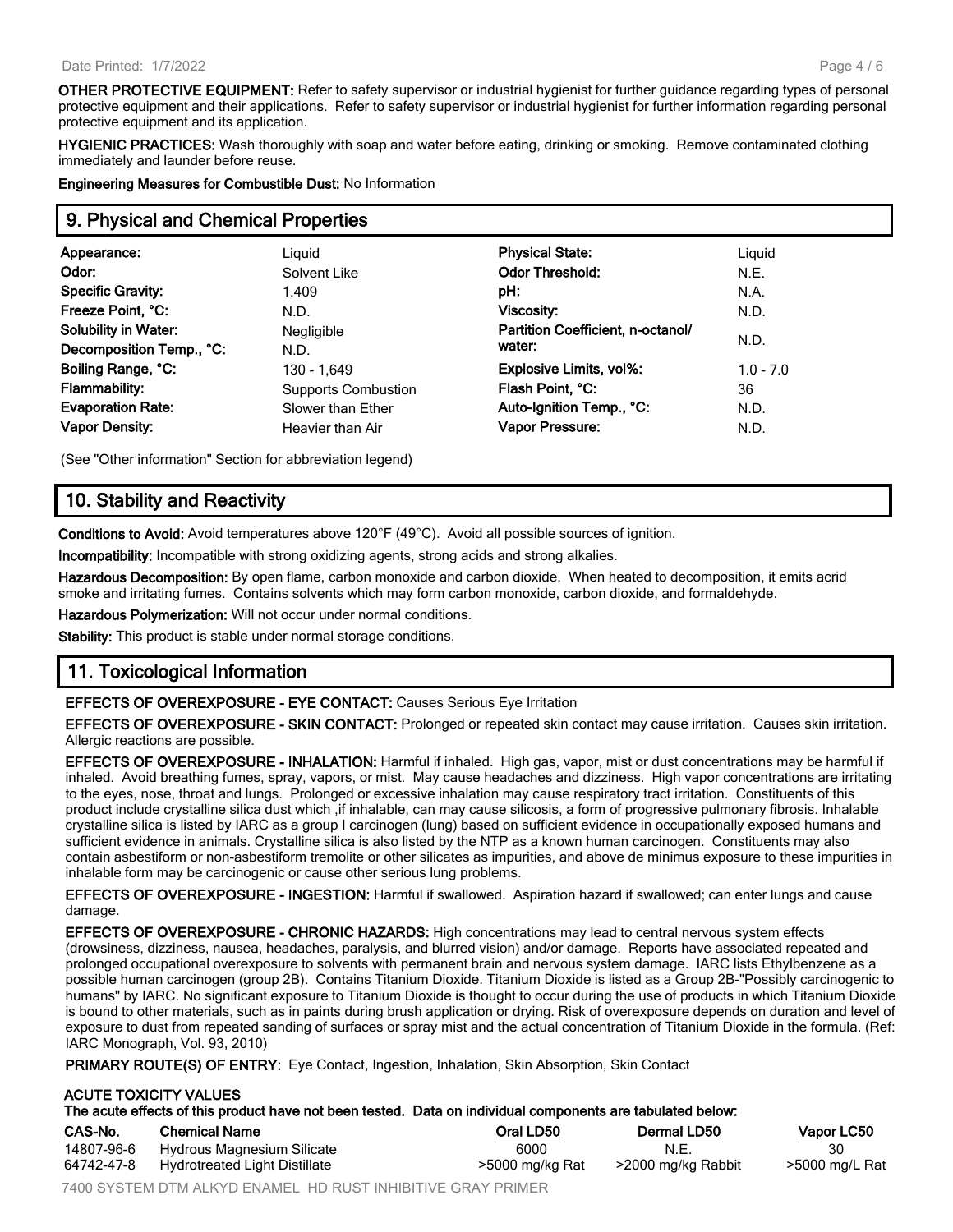64742-88-7 Mineral Spirits 19748 mg/kg Rat >4000 mg/kg Rabbit 4951 mg/L Rat 13463-67-7 Titanium Dioxide **12000 mg/kg Rat** 2500 mg/kg 2500 mg/kg 2500 mg/kg 2500 mg/kg 2500 mg/kg 2500 mg/kg 2 7779-90-0 Zinc Phosphate  $\sim$  5000 mg/kg Rat N.E. N.E. N.E. N.E. 1314-13-2 Zinc Oxide **Xinc Community** >5000 mg/kg Rat >2000 mg/kg Rat N.E. 96-29-7 Methyl Ethyl Ketoxime 930 mg/kg Rat 1100 mg/kg Rabbit >4.83 mg/L Rat 100-41-4 Ethylbenzene 3500 mg/kg Rat 15400 mg/kg Rabbit 17.4 mg/L Rat

N.E. - Not Established

## **12. Ecological Information**

**ECOLOGICAL INFORMATION:** Product is a mixture of listed components. Product is a mixture of listed components.

#### **13. Disposal Information**

**DISPOSAL INFORMATION:** Dispose of material in accordance to local, state, and federal regulations and ordinances. Do not incinerate closed containers.

## **14. Transport Information**

| <b>UN Number:</b>            | Domestic (USDOT)                        | <b>International (IMDG)</b> | Air (IATA)     | <b>TDG (Canada)</b>                            |
|------------------------------|-----------------------------------------|-----------------------------|----------------|------------------------------------------------|
|                              | N.A.                                    | 1263                        | 1263           | N.A.                                           |
| <b>Proper Shipping Name:</b> | Paint Products in Limited<br>Quantities | Paint                       | Paint          | Paint Products in<br><b>Limited Quantities</b> |
| <b>Hazard Class:</b>         | N.A.                                    | 3                           | 3              | N.A.                                           |
| Packing Group:               | N.A.                                    | Ш                           | $\mathbf{III}$ | N.A.                                           |
| <b>Limited Quantity:</b>     | Yes                                     | Yes                         | Yes            | Yes                                            |

## **15. Regulatory Information**

## **U.S. Federal Regulations:**

#### **CERCLA - SARA Hazard Category**

This product has been reviewed according to the EPA 'Hazard Categories' promulgated under Sections 311 and 312 of the Superfund Amendment and Reauthorization Act of 1986 (SARA Title III) and is considered, under applicable definitions, to meet the following categories:

Flammable (gases, aerosols, liquids, or solids), Carcinogenicity, Respiratory or Skin Sensitization, Specific target organ toxicity (single or repeated exposure)

#### **SARA Section 313**

This product contains the following substances subject to the reporting requirements of Section 313 of Title III of the Superfund Amendment and Reauthorization Act of 1986 and 40 CFR part 372:

| <b>Chemical Name</b> | CAS-No.   |
|----------------------|-----------|
| Zinc Phosphate       | 7779-90-0 |
| Zinc Oxide           | 1314-13-2 |
| Ethylbenzene         | 100-41-4  |
| Aluminum Oxide       | 1344-28-1 |
| Pigment Blue 15      | 147-14-8  |

#### **Toxic Substances Control Act**

This product contains the following chemical substances subject to the reporting requirements of TSCA 12(b) if exported from the United States:

No TSCA 12(b) components exist in this product.

## **U.S. State Regulations:**